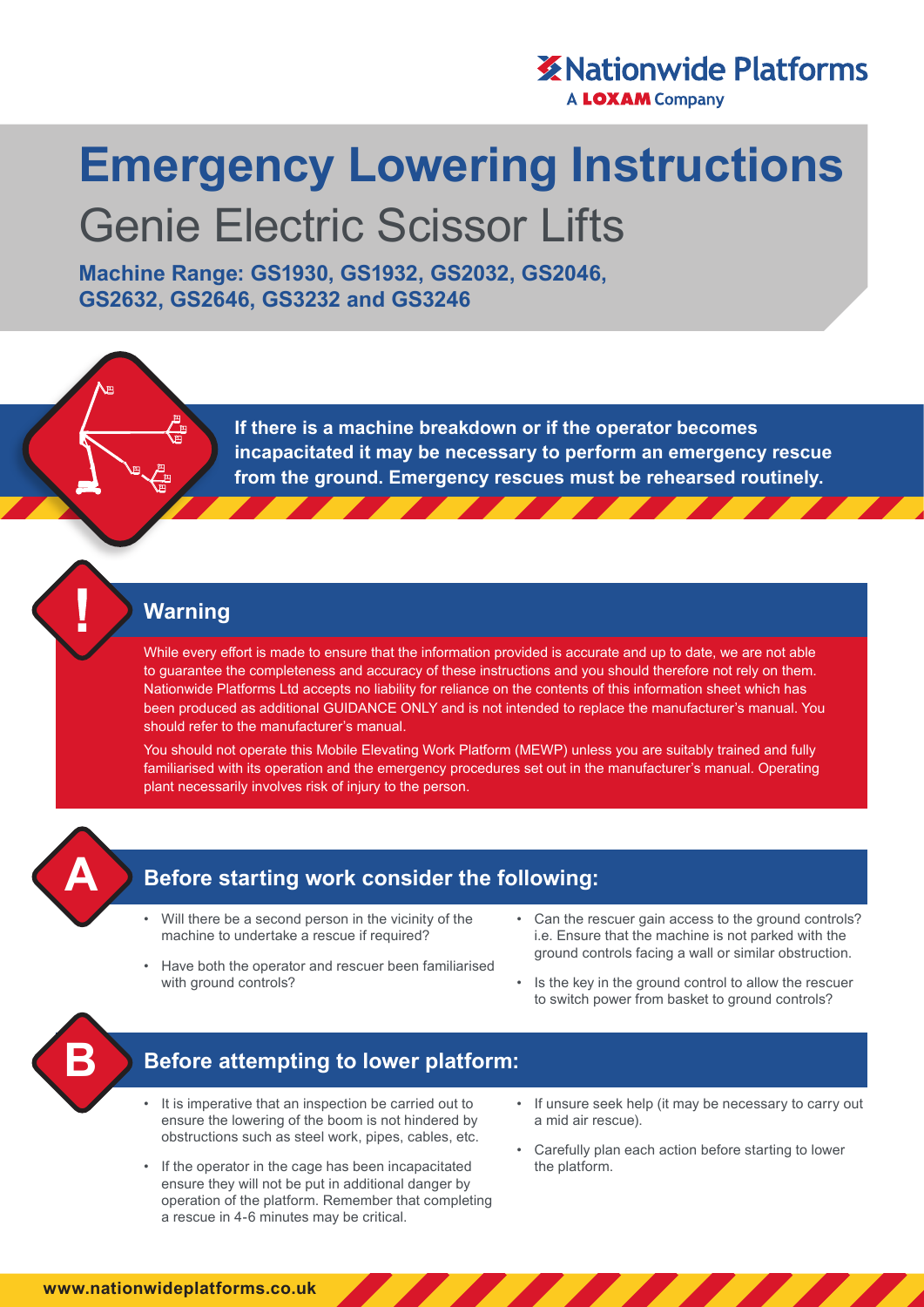#### **If the engine can be started from the ground control:**

**1** Check for any obstructions.

**C**

**D**

- **2** Turn the Key Switch to "Ground" position.
- **3** Pull the Emergency Stop Switch out.
- **4** Start the engine by using the Start Switch.
- **5** Position the Engine Speed Switch to the hare symbol.
- **6** Push and hold in the Function Enable Switch.
- **7** Operate and hold the required Function Switch to lower the boom sections.



Function Enable Switch

Panels may vary slightly in appearance depending on year and model but all have the same functions

#### **If the engine cannot be started from the ground:**

**In the case where the boom cannot be directly lowered or if the operator is trapped, it is necessary to use the Auxiliary Power Function until the boom is clear. This will give the rescuer more precise control of each function. Once all obstructions have been cleared normal operation of the boom using the engine should be resumed.**

- Turn the Key Switch to the "Ground" position.
- 2 Pull Emergency Stop Switch out.
- **3** Lift up the red cover and operate the exposed auxiliary switch while simultaneously operating and holding the required Function Switch until the boom sections are lowered.
- N.B In the event of the cage overload being activated, the engine will not continue to run, use the Auxiliary function to lower the boom as described in section D of this plan.

Key Switch - Ground Position



# **E If the operator is able to start the engine from the platform and it is clear to lower the boom sections down:**

Pull the Emergency Stop Switch out on the platform control panel.

- **2** Start the engine by using the Start Switch.
- **3** Operate and hold down the Foot Switch.
- **4** Operate required Function controls to lower the boom sections.





Foot **Switch**